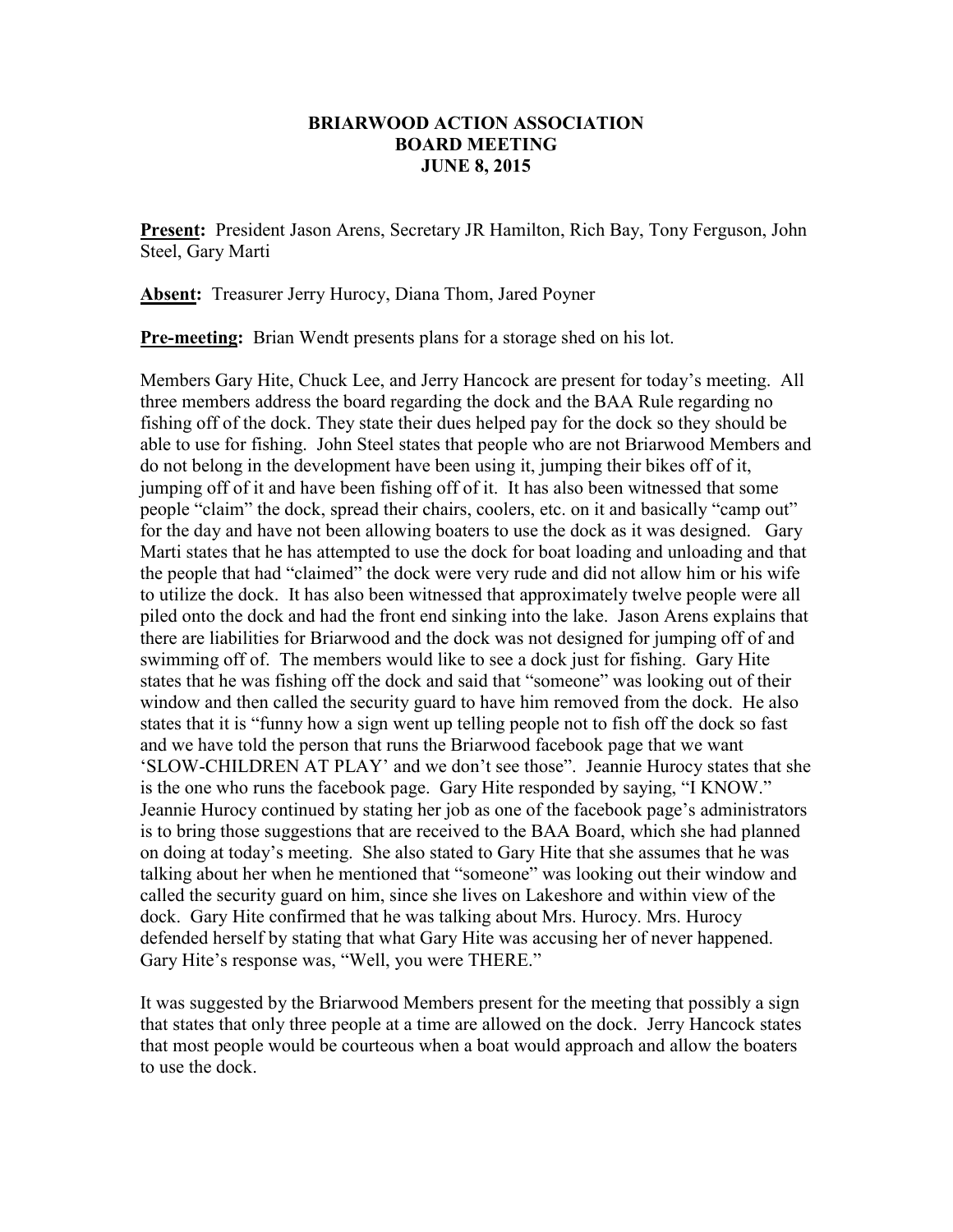Member Jerry Hancock questions what recourse BAA has when a property owner neglects mowing their grass and allows it to grow tall. Jeannie Hurocy states that in the Seventh Amended Covenants and Restrictions Covering Lots in Briarwood Estates, Section III-Restrictions Relating to Building and Construction, K. All lots shall be kept reasonably free of noxious appearances and maintained in a reasonable neat manner. It also states in Briarwood Action Association Rules and Regulations Revised August 9, 2011, Rule number 13- All property owners are required to maintain their lot(s) in a neat condition. Owners shall cut all brush and weeds on their lot(s). In the event owners do not maintain their lot(s), Briarwood Action Association shall do so and these charges will be added to the annual dues and collected in the same manner as provided for collection of dues.

## **Meeting Called to Order at 7:30 pm by President Jason Arens**

**Minutes taken by:** Jeannie Hurocy

**Minutes of last meeting read**: May 11, 2015 Meeting Minutes were distributed and read. **Motion to accept Minutes by Rich Bay, 2nd by Gary Marti. Motion passes unanimously.** 

**Financials:** Financial Report was distributed and read. **Motion to accept the Financial Report by John Steel, 2nd by Rich Bay. Motion passes unanimously.** 

**Utilities Report:** Utilities Report was distributed and read. **Motion to accept the Financial Report by Rich Bay, 2nd by John Steel. Motion passes unanimously.** 

**Architectural Committee:** Brian Wendt presents plans for a shed on his second lot. **Rich Bay motions to approve Brian Wendt's shed plans as presented, 2nd by JR Hamilton. Motion passes unanimously.** JR Hamilton and Rich Bay will go and communicate to Brian Wendt regarding the approval of the shed.

**Dams Report:** Chad Queen will be cutting the dam as soon as it is dry enough.

**Lake and Beach Report:** John Steel has put 20 grass carp in Lake Briarwood. John Steel suggests we make the dock more permanent. The concern regarding where the dock has been recently moved to (closer to the boat ramp) is that there are some boulders in the lake that might be in the way and could damage boats. The Board will go check the clearance for boats after the meeting.

The Board discussed the concern of members regarding the newly built dock and the use of it only for loading and unloading of boats and BAA's Rule against fishing or swimming off of the dock. Tony Ferguson suggests that maybe a dock should be built for fishing but then states that money could also be put towards roads and road maintenance. Gary Marti stated the Board that the original conception of the dock was strictly to be for a courtesy dock for boat loading and unloading and the Board had voted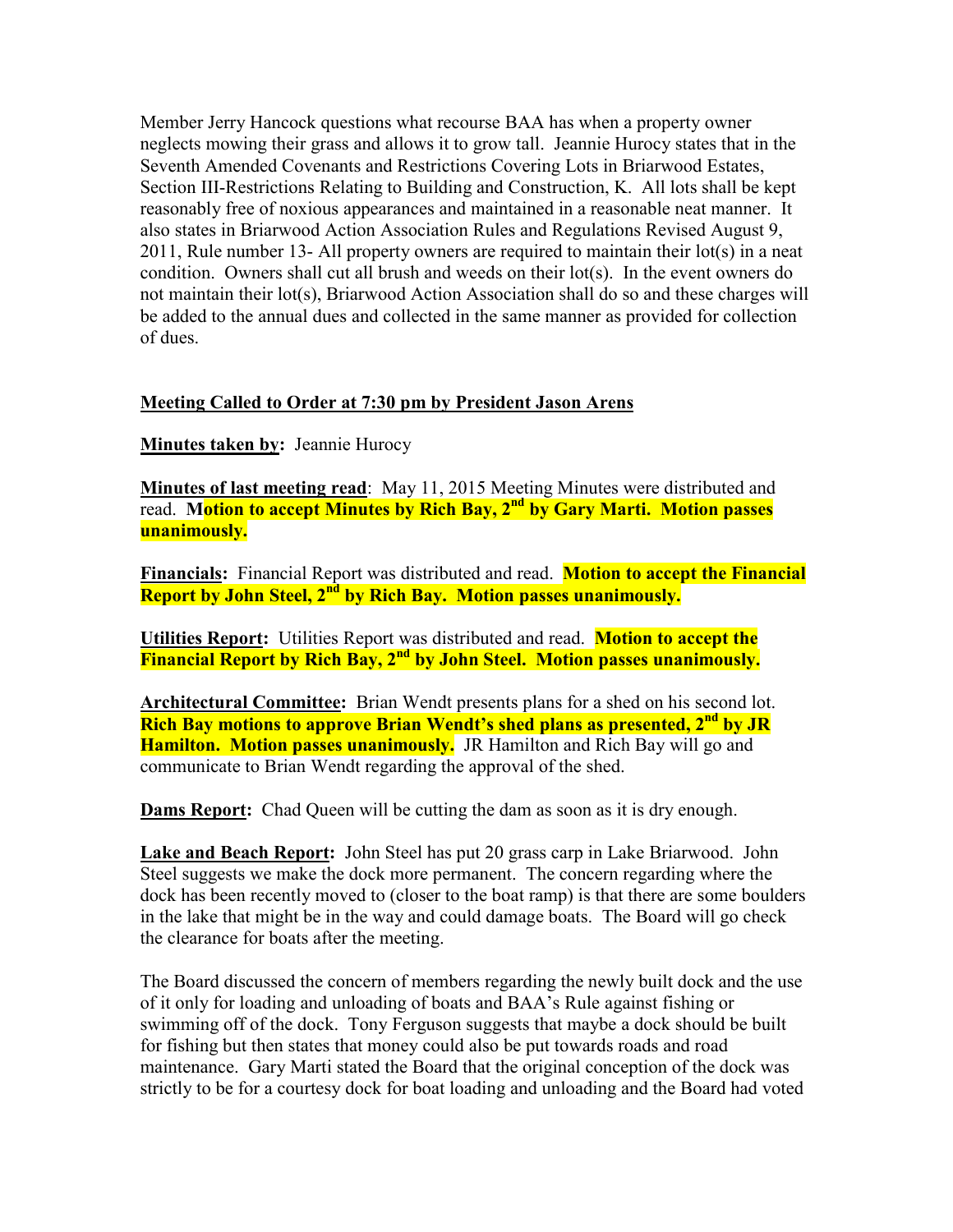on the construction, placement and type of use it was to be designed for. Rich Bay questions what a permanent dock might cost. John Steel states that how the idea for a boat dock started was when Gary Marti and he were going to go around to boat owners and have them donate towards some kind of structure to help boaters in and out of their boats. Once that was discussed at a BAA Board Meeting, it was decided that since the Board has not spent money to stock the lakes for two years (as advised from The Missouri Department of Conservation), it was a good project to spend a small amount of that money saved on building a small dock to assist boaters. He also reminds the Board and the Briarwood Members that are present at today's meeting that the decision to place a sign by the dock stating the purpose of the dock was decided prior to the dock being built.

**Security Report:** Nothing new to report.

**Rules and Regulations:** Nothing to report.

**Website:** Nothing to report.

**Roads:** Gary Hite questions why BAA does not use Arch Johnson for delivering rock. It was explained to him that they had run out of clean rock (due to equipment failure) so BAA had to get it from another company.

President Jason Arens asks the Board to start contemplating their thoughts regarding the complete payment of the loan for the next meeting.

JR Hamilton marked and measured the areas on Lakeshore that need repair. Gary Marti states that the estimate that JR Hamilton acquired for the repairs is for a much stronger road than what is present now and the money spent on the repairs will not be worth it when the roads around the repairs start falling apart. JR Hamilton states that he could not get a bid for lesser depth of repair. Gary Marti states (having 30 years experience in building and maintaining roads) that these broken areas should be cut out and just asphalt should be used to repair them with. Gary Marti states he will try to contact some more companies for bids to do the repairs on Lakeshore as he recommends.

**Park and Entrance:** Rich Bay states he would like to see the fencing at the entrance cleaned by Ron Ramsey.

**The Board went into Closed Session to discuss Legal, Lots and Back Dues.** 

**The Board returned to Open Session.** 

**Old Business:** No Old Business to discuss.